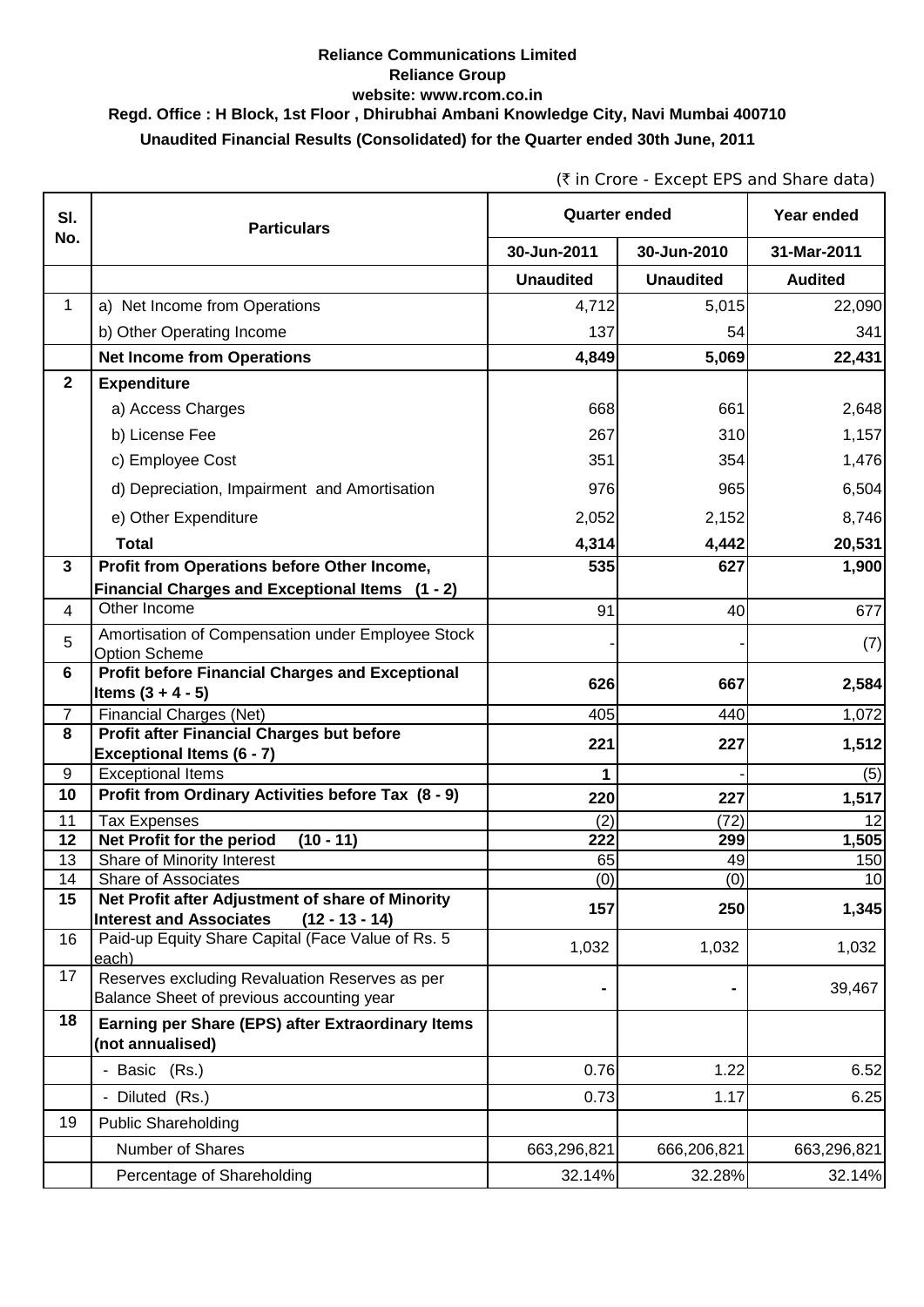| 20 | <b>Promoters and Promoter Group Shareolding</b>                                              |               |               |               |
|----|----------------------------------------------------------------------------------------------|---------------|---------------|---------------|
|    | a) Pledged / Encumbered                                                                      |               |               |               |
|    | - Number of Shares                                                                           | <b>Nil</b>    | Nil           | Nil           |
|    | - Percentage of Shares (as a % of the total<br>shareholding of promoters and Promoter Group) | N.A.          | N.A.          | N.A.          |
|    | - Percentage of Shares (as a % of the total share<br>capital of the Company)                 | N.A.          | N.A.          | N.A.          |
|    | b) Non-encumbered                                                                            |               |               |               |
|    | - Number of Shares                                                                           | 1,400,730,060 | 1,397,820,060 | 1,400,730,060 |
|    | - Percentage of Shares (as a % of the total<br>shareholding of promoters and Promoter Group) | 100.00%       | 100.00%       | 100.00%       |
|    | - Percentage of Shares (as a % of the total share<br>capital of the Company)                 | 67.86%        | 67.72%        | 67.86%        |

## **Segment wise Revenue, Results and Capital Employed**

|     |                                                                                 |                      |                  | (₹ in Crore)   |
|-----|---------------------------------------------------------------------------------|----------------------|------------------|----------------|
| SI. | <b>Particulars</b>                                                              | <b>Quarter ended</b> |                  | Year ended     |
| No. |                                                                                 | 30-Jun-2011          | 30-Jun-2010      | 31-Mar-2011    |
|     |                                                                                 | <b>Unaudited</b>     | <b>Unaudited</b> | <b>Audited</b> |
| 21  | <b>Segment Revenue</b>                                                          |                      |                  |                |
|     | a) Wireless                                                                     | 4,327                | 4,153            | 16,576         |
|     | b) GEBU                                                                         | 2,292                | 2,490            | 12,699         |
|     | c) Others / Unallocated                                                         | 277                  | 334              | 1,408          |
|     | <b>Total</b>                                                                    | 6,896                | 6,977            | 30,683         |
|     | Less: Inter segment revenue                                                     | (1,956)              | (1,868)          | (7, 575)       |
|     | <b>Income from Operations</b>                                                   | 4,940                | 5,109            | 23,108         |
| 22  | <b>Segment Results</b>                                                          |                      |                  |                |
|     | Profit / (Loss) before Tax and Financial Charges from<br>each segment           |                      |                  |                |
|     | a) Wireless                                                                     | 631                  | 682              | 2,700          |
|     | b) GEBU                                                                         | 253                  | 234              | 946            |
|     | c) Others / Unallocated                                                         | (258)                | (249)            | (1,069)        |
|     | <b>Total</b>                                                                    | 626                  | 667              | 2,577          |
|     | Less: Amortisation of Compensation under Employee<br><b>Stock Option Scheme</b> |                      |                  | (7)            |
|     | Less: Financial Charges (Net)                                                   | 405                  | 440              | 1,072          |
|     | Less: Exceptional Items and Impairment                                          |                      |                  | (5)            |
|     | <b>Total Profit before Tax</b>                                                  | 220                  | 227              | 1,517          |
| 23  | <b>Capital Employed</b>                                                         |                      |                  |                |
|     | (Segment assets - Segment liabilities)                                          |                      |                  |                |
|     | a) Wireless                                                                     | 51,551               | 55,909           | 53,666         |
|     | b) GEBU                                                                         | 10,701               | 10,482           | 10,637         |
|     | c) Others / Unallocated                                                         | 13,659               | 15,569           | 16,459         |
|     | <b>Total</b>                                                                    | 75,911               | 81,960           | 80,762         |